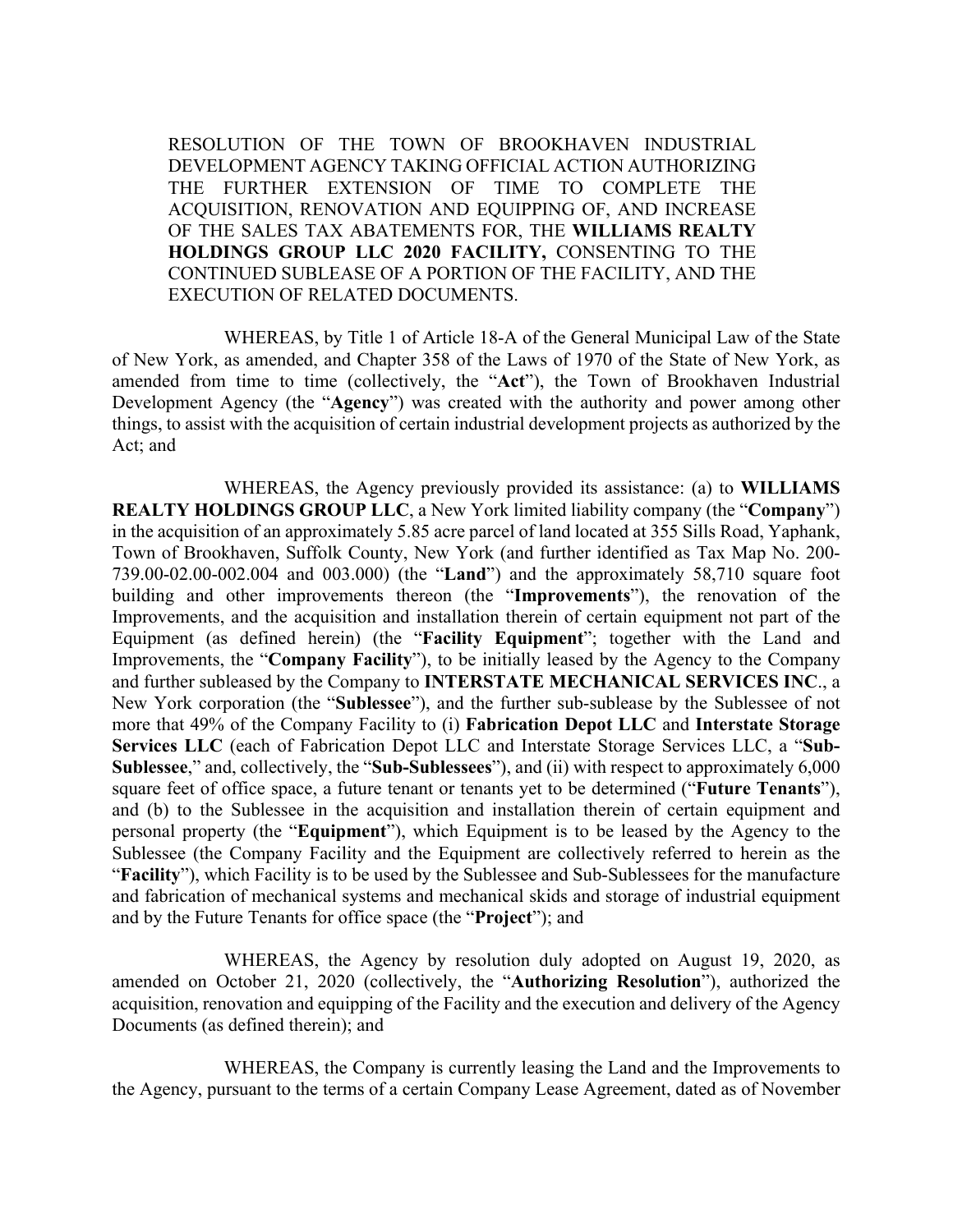1, 2020 (the "**Company Lease**"), by and between the Company and the Agency; and

WHEREAS, the Agency is currently leasing the Company Facility to the Company, pursuant to a certain Lease and Project Agreement, dated as of November 1, 2020, as amended by the First Extension and Increase Agreement (defined below) (collectively, the "**Lease Agreement**"), between the Agency and the Company; and

WHEREAS, the Company is currently subleasing the Company Facility to the Sublessee, pursuant to a certain Sub–Sublease Agreement, dated November 4, 2020 (the "**Sublease**"), between the Company and the Sublessee; and

WHEREAS, the Agency is currently leasing the Equipment to the Sublessee, pursuant to a certain Equipment Lease Agreement, dated as of November 1, 2020, as amended by the First Extension and Increase Agreement (defined below) (collectively, the "**Equipment Lease Agreement**"), between the Agency and the Company; and

WHEREAS, the Agency appointed the Company and the Sublessee as its agents to complete the acquisition, renovation and equipping of the Facility and approved permitted abatement of sales tax benefits on purchases to a total not to exceed \$10,000.00 and \$5,525.00, respectively; and

WHEREAS, the Company and the Sublessee previously submitted their requests to the Agency (i) to extend the expiration of the Completion Date (as defined in the Lease Agreement) to June 30, 2022 (the "**First Company Extension Completion Date**"), (ii) to extend the expiration of the Equipment Completion Date (as defined in the Equipment Lease Agreement) to June 30, 2022 (the "**First Sublessee Extension Completion Date**"), (iii) to increase the permitted abatement of sales tax benefits on purchases by the Company under the Lease Agreement to permit an additional \$30,000.00 in exemptions (the "**First Company Sales Tax Increase**"), and (iv) to increase the permitted abatement of sales tax benefits on purchases by the Sublessee under the Equipment Lease Agreement to permit an additional \$30,000.00 in exemptions (the "**First Sublessee Sales Tax Increase**"); and

WHEREAS, the Agency, the Company and the Sublessee entered into a certain Extension and Increase Agreement, dated as of November 17, 2021 (the "**First Extension and Increase Agreement**") wherein the Agency agreed to extend the expiration of the Completion Date and the Equipment Completion Date to June 30, 2022, to increase the permitted abatement of sales tax benefits on purchases by the Company under the Lease Agreement to permit an additional \$30,000.00 exemptions, and to increase the permitted abatement of sales tax benefits on purchases by the Sublessee under the Equipment Lease Agreement to permit an additional \$30,000.00 in exemptions; and

WHEREAS, in order to complete the acquisition, renovation and equipping of the Facility, the Company and the Sublessee have now requested that the Agency (i) further extend the expiration date of the Completion Date to and including October 31, 2022 (the "**Second Company Extension Completion Date**"), (ii) further extend the expiration date of the Equipment Completion Date to and including October 31, 2022 (the "**Second Sublessee Extension Completion Date**"), (iii) further increase the permitted abatement of sales tax benefits on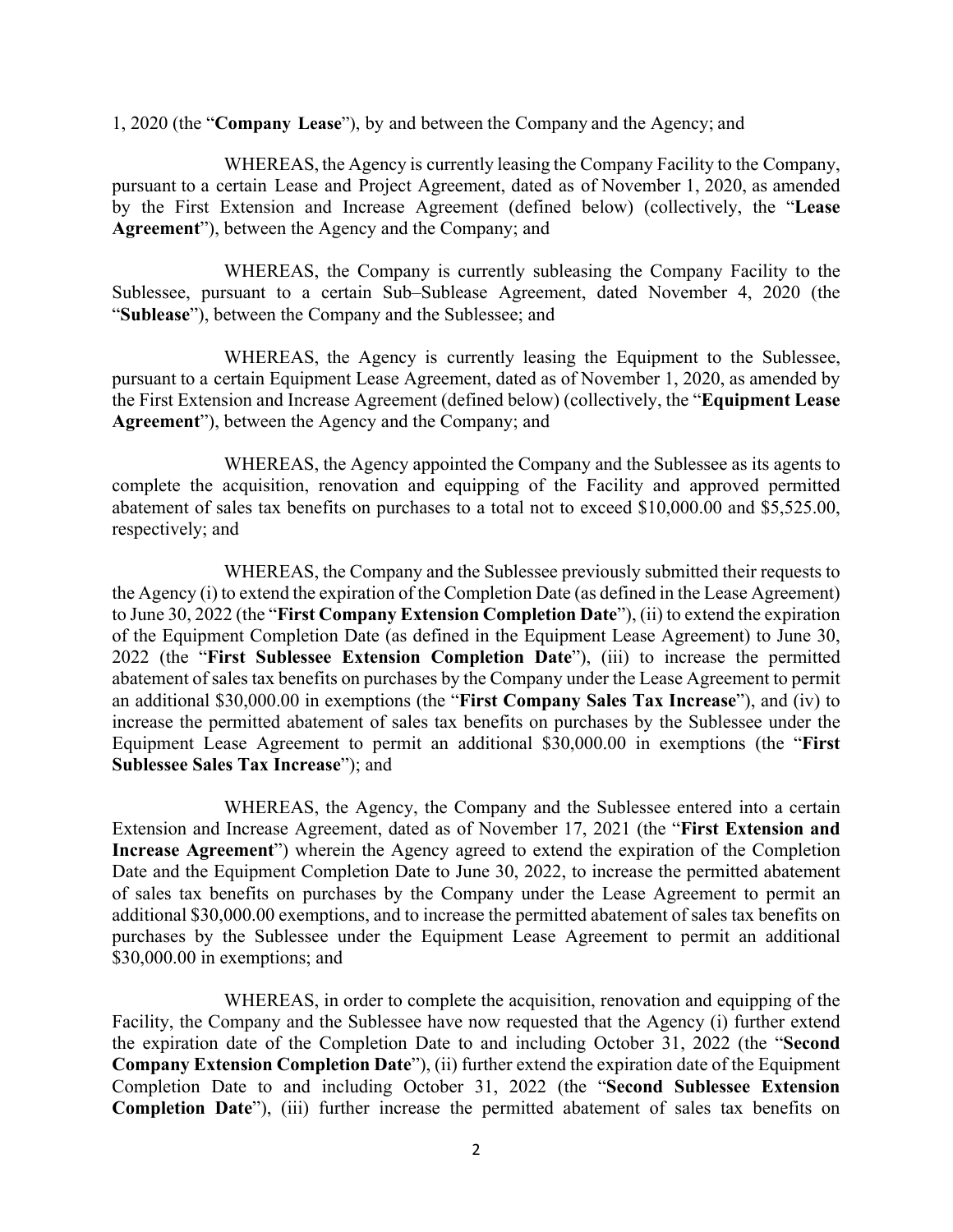purchases by the Company to permit an additional \$7000.00 in exemptions (the "**Second Company Sales Tax Increase**"), and (iv) further increase the permitted abatement of sales tax benefits on purchases by the Sublessee to permit an additional \$1000.00 in exemptions (the "**Second Sublessee Sales Tax Increase**") (collectively, the "**Second Extension and Increase**"); and

WHEREAS, the Agency contemplates that it will provide financial assistance to the the Company and the Sublessee consistent with the policies of the Agency, in the form of exemptions from sales and use taxes in an amount not to exceed \$47,000.00, in connection with the purchase or lease by the Company of equipment, building materials, services or other personal property with respect to the Facility, and exemptions from sales and use taxes in an amount not to exceed \$36,525, in connection with the purchase or lease by the Sublessee of equipment, building materials, services or other personal property with respect to the Facility, consistent with the policies of the Agency; and

WHEREAS, to provide for the Second Extension and Increase, the Agency, the Company and the Sublessee will enter into a certain Second Extension and Increase Agreement, dated as of June 1, 2022, or such other date as may be determined by the Chairman, Chief Executive Officer or counsel to the Agency (the "**Second Extension and Increase Agreement**"), by and among the Agency, the Company and the Sublessee;

WHEREAS, the Company and the Sublessee previously requested the Agency's consent to the sublease by the Sublessee for a term of one year a portion of the Company Facility, totaling approximately 1032 square feet (the "**Demised Premises**"), to Cadcam Lab LLC, a New York limited liability company (the "**Tenant**"), pursuant to a certain Sub-Sub-Sublease Agreement, dated July 19, 2021 (the "**Tenant Lease**"); and

WHEREAS, the Agency consented to the Tenant Lease as requested by the Company and the Sublessee, and the Agency entered into a certain Tenant Agency Compliance Agreement, dated as of July 19, 2021 (the "**Cadcam TACA**"), by and between the Agency and the Tenant; and

WHEREAS, the Sublessee has granted the Tenant a two-year extension of the term of the Tenant Lease, subject to the approval of the Agency; and

WHEREAS, pursuant to Section 9.3 of the Lease Agreement, the Facility may not be subleased, in whole or in part, without the prior written consent of the Agency; and

WHEREAS, the Company and the Sublessee has requested that the Agency consent to the continued subleasing by the Sublessee of the Demised Premises to the Tenant for a term of two years; and

WHEREAS, the Agency hereby consents to the continued subleasing of the Demised Premises to the Tenant for a term of two years, subject to the provisions of this resolution; and

WHEREAS, such consent may be manifested by the execution of this resolution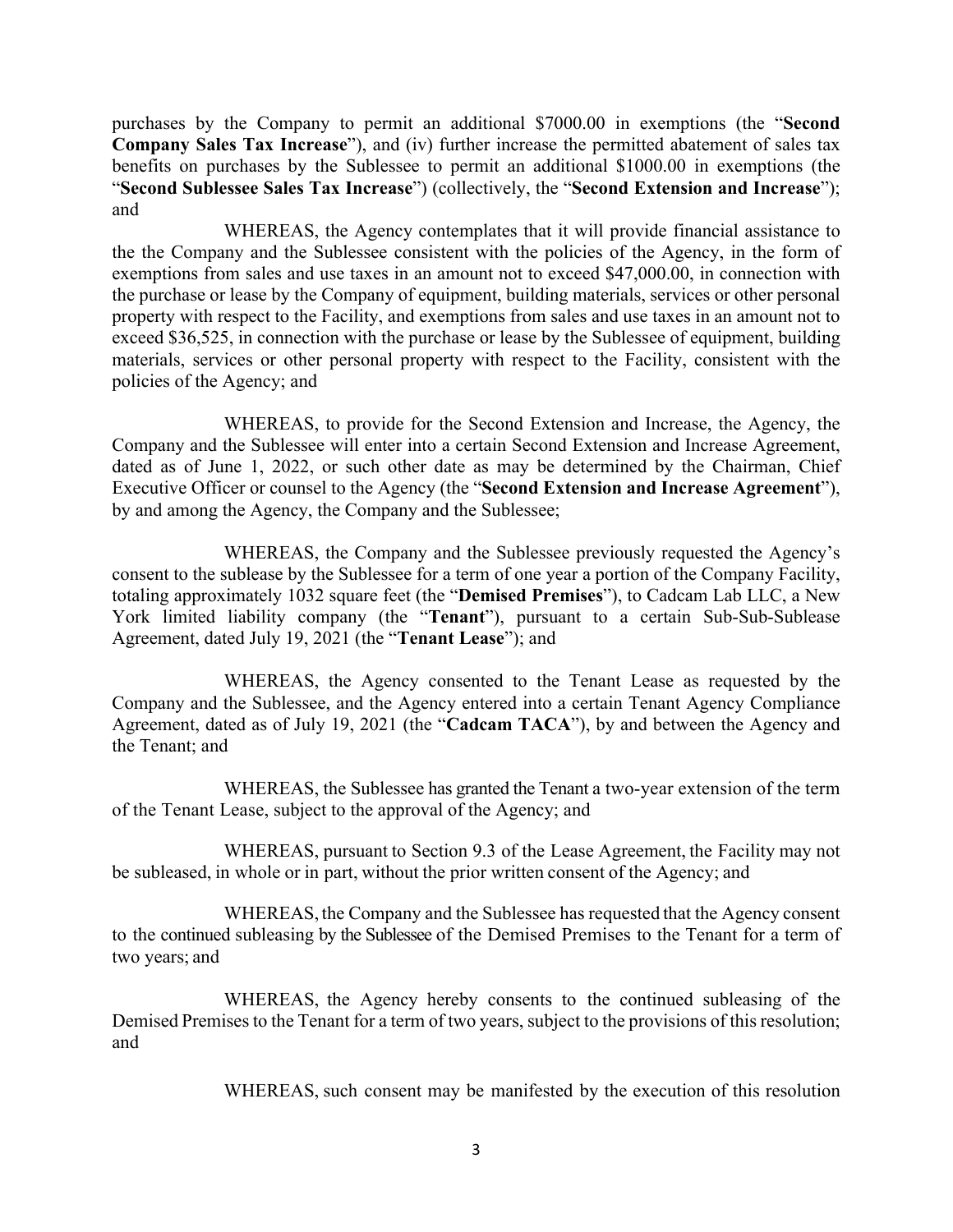and an amendment to the Cadcam TACA, dated as of June 1, 2022 or such other date as may be determined by the Chairman, Chief Executive Officer or counsel to the Agency (the "**Cadcam TACA Amendment**"); and

WHEREAS, the Act authorizes and empowers the Agency to promote, develop, encourage and assist projects such as the Facility and to advance the job opportunities, health, general prosperity and economic welfare of the people of the State of New York; and

WHEREAS, the Agency has given due consideration to the requests of the Company and the Sublessee; and

WHEREAS, the Company and the Sublessee have agreed to indemnify the Agency against certain losses, claims, expenses, damages and liabilities that may arise in connection with the transaction contemplated by the proposed Second Extension and Increase and continued subleasing of the Demised Premises to the Tenant.

NOW, THEREFORE, BE IT RESOLVED by the Town of Brookhaven Industrial Development Agency (a majority of the members thereof affirmatively concurring) as follows:

Section 1. The Agency hereby finds and determines:

(a) By virtue of the Act, the Agency has been vested with all powers necessary and convenient to carry out and effectuate the purposes and provisions of the Act and to exercise all powers granted to it under the Act; and

in the Act; and

(b) The Facility constitutes a "project", as such term is defined

(c) The acquisition, renovation and equipping of the Facility, the continued leasing and subleasing of the Company Facility to the Company, the continued leasing of the Equipment to the Sublessee, and the continued sub-subleasing of the Company Facility by the Company to the Sublessee, will promote and maintain the job opportunities, health, general prosperity and economic welfare of the citizens of the Town of Brookhaven and the State of New York and improve their standard of living and thereby serve the public purposes of the Act; and

(d) The acquisition, renovation and equipping of the Facility is reasonably necessary to induce the Company and the Sublessee to maintain and expand their business operations in the Town of Brookhaven and the State of New York; and

(e) The Agency hereby consents to the Second Extension and Increase, subject to the provisions of this resolution; and

(f) The Second Extension and Increase Agreement will be an effective instrument whereby the Agency will grant the Second Extension and Increase to the the Company and the Sublessee; and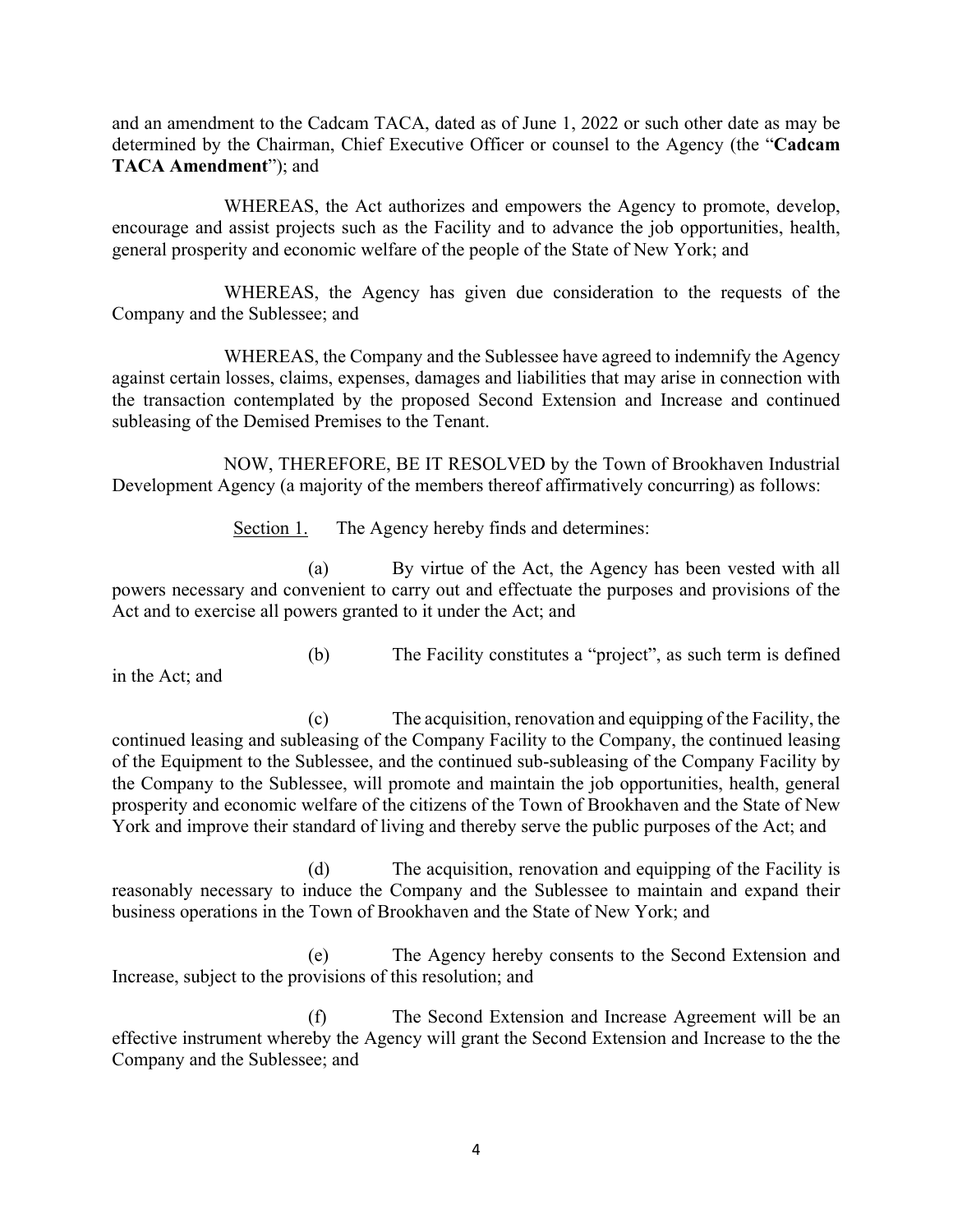(g) The continued subleasing of the Demised Premises to the Tenant will promote and maintain the job opportunities, health, general prosperity and economic welfare of the citizens of the Town of Brookhaven and the State of New York and improve their standard of living and thereby serve the public purposes of the Act; and

(h) Based on the certification of the Tenant in the Cadcam TACA, as amended by the Cadcam TACA Amendment, the occupancy of the Facility by the Tenant shall not result in the removal of a facility or plant of the Tenant from one area of the State to another area of the State or in the abandonment of one or more plants or facilities of the Tenant located within the State; unless: (1) such occupation of the Facility is reasonably necessary to discourage the Tenant from removing such other plant or facility to a location outside the State, or (ii) such occupation of the Facility is reasonably necessary to preserve the competitive position of the Tenant in its industry; and

(i) It is desirable and in the public interest of the Agency to consent to the continued subleasing of a portion of the Facility to the Tenant and to enter into the Cadcam TACA Amendment;

(j) The Agency consents to the continued subleasing of the Demised Premises to the Tenant, subject to the provisions of this resolution; and

(k) The execution of the Cadcam TACA Amendment will satisfy the requirement of Section 9.3 of the Lease Agreement that any sublease of the Facility be consented to in writing by the Agency.

Section 2. In consequence of the foregoing, the Agency hereby (i) approves the Second Extension and Increase, (ii) authorizes the execution and delivery of the Second Extension and Increase Agreement and such other related documents as may be necessary or appropriate to effect the Second Extension and Increase, (iii) consents to the continued subleasing of the Demised Premises to the Tenant for a term of two years, subject to the provisions of this resolution, and (iv) authorizes the execution and delivery of the Cadcam TACA Amendment and such other related documents as may be necessary or appropriate.

Section 3. (a) The Agency hereby authorizes and approves the following economic benefits to be granted to the Company in connection with the acquisition, renovation and equipping of the Facility in the form of exemptions from sales and use taxes in an amount not to exceed \$47,000.00, in connection with the purchase or lease of equipment, building materials, services or other personal property, consistent with the policies of the Agency.

(b) The Agency hereby authorizes and approves the following economic benefits to be granted to the Sublessee in connection with the acquisition, renovation and equipping of the Facility in the form of exemptions from sales and use taxes in an amount not to exceed \$36,525.00, in connection with the purchase or lease of equipment, building materials, services or other personal property, consistent with the policies of the Agency.

Section 4. The Company and the Sublessee hereby agree to comply with Section 875 of the Act. The Company and the Sublessee further agree that the exemption of sales and use tax provided pursuant to the Act and the appointment of the Company and the Sublessee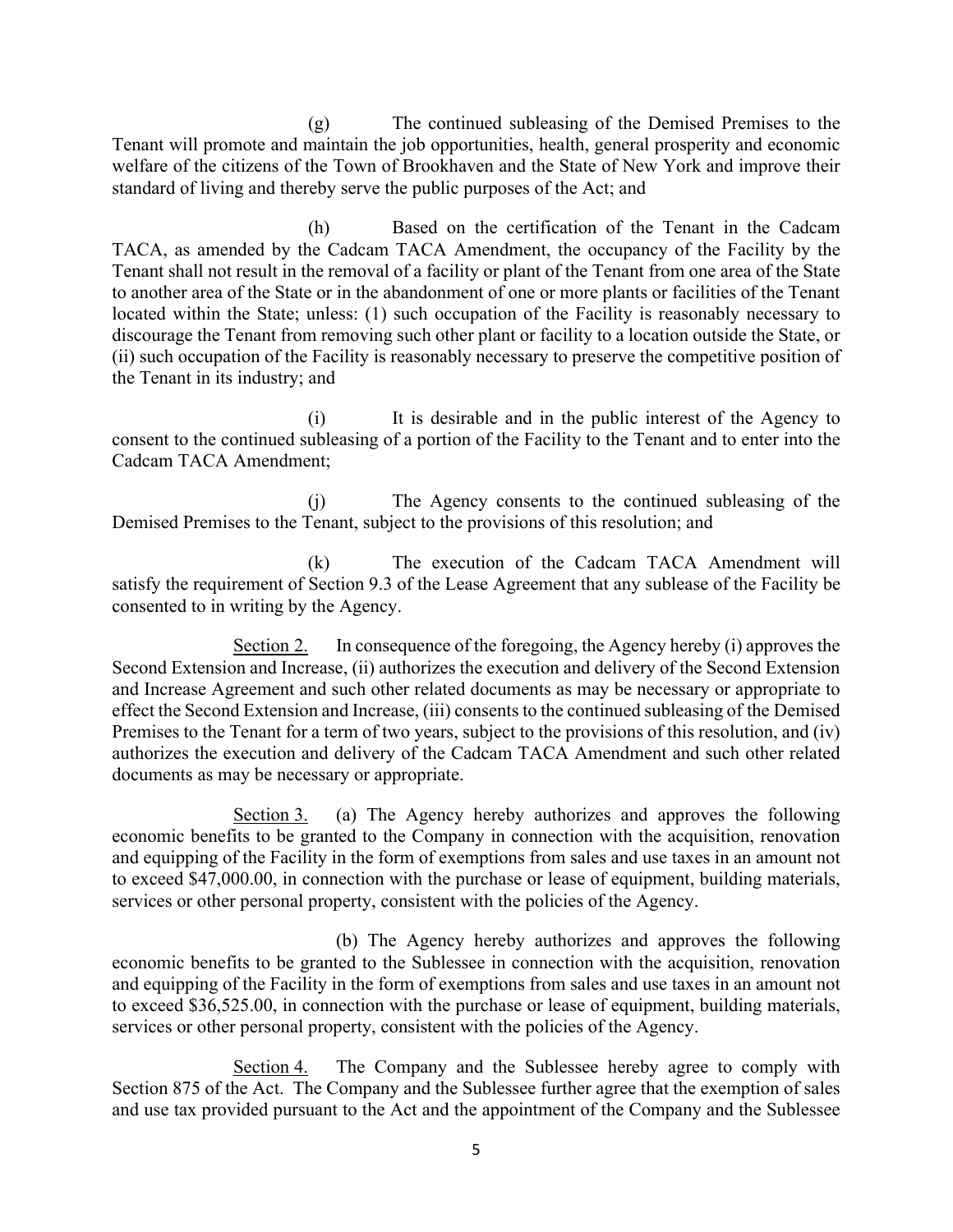as agent of the Agency pursuant to this resolution is subject to termination and recapture of benefits pursuant to Section 875 of the Act, the Lease Agreement and the Equipment Lease Agreement.

Section 5. The Chairman, Chief Executive Officer and/or any other member of the Agency are hereby authorized and directed to, on behalf of and in the name of the Agency, execute, deliver and perform the Second Extension and Increase Agreement, the Cadcam TACA Amendment, and other certificates, agreements, instruments and documents, as above contemplated and in such form and containing such terms, conditions and provisions as the person executing same on behalf of the Agency shall deem necessary or desirable, and shall approve, such necessity, desirability, and approval, to be conclusively evidenced by his or her execution and delivery thereof.

Section 6. Counsel to the Agency and Weinberg Gross & Pergament LLP, Transaction Counsel to the Agency are hereby authorized and directed to prepare, for submission to the Agency, the Second Extension and Increase Agreement, the Cadcam TACA Amendment, and all documents necessary to effect the foregoing resolution.

Section 7. Any and all acts, instruments, and other writings heretofore or hereafter performed and/or executed and delivered by any one or more of the Chairman, Chief Executive Officer or any member of the Agency, pursuant to the several foregoing provisions of this resolution, for and on behalf of and in the name of the Agency, in connection with the transactions contemplated thereby, be and the same hereby are, in all respects ratified, confirmed and approved.

Section 8. The documents, including the proposed Second Extension and Increase Agreement and the Cadcam TACA Amendment, promptly following the execution and delivery thereof, be identified by any of the Chairman, Chief Executive Officer or any member of the Agency by his or her endorsement thereon and when so identified be filed with the official records of the Agency.

Section 9. Any expenses incurred by the Agency with respect to the Facility shall be paid by the Company and the Sublessee. By acceptance hereof, the Company and the Sublessee agree to pay such expenses and further agree to, jointly and severally, indemnify and hold harmless the Agency, its members, directors, employees and agents from and against all claims, suits, actions, proceedings, obligations, damages, liabilities, judgments, costs and expenses, including legal fees and expenses, incurred as a result of action or inaction taken by or on behalf of the Agency in good faith with respect to the Facility.

Section 10. The Chairman, Chief Executive Officer, Counsel to the Agency or any member of the Agency are hereby authorized and directed (i) to distribute copies of this resolution to the Company and the Sublessee, and (ii) to do such further things or perform such acts as may be necessary or convenient to implement the provisions of this resolution.

Section 11. This resolution shall take effect immediately.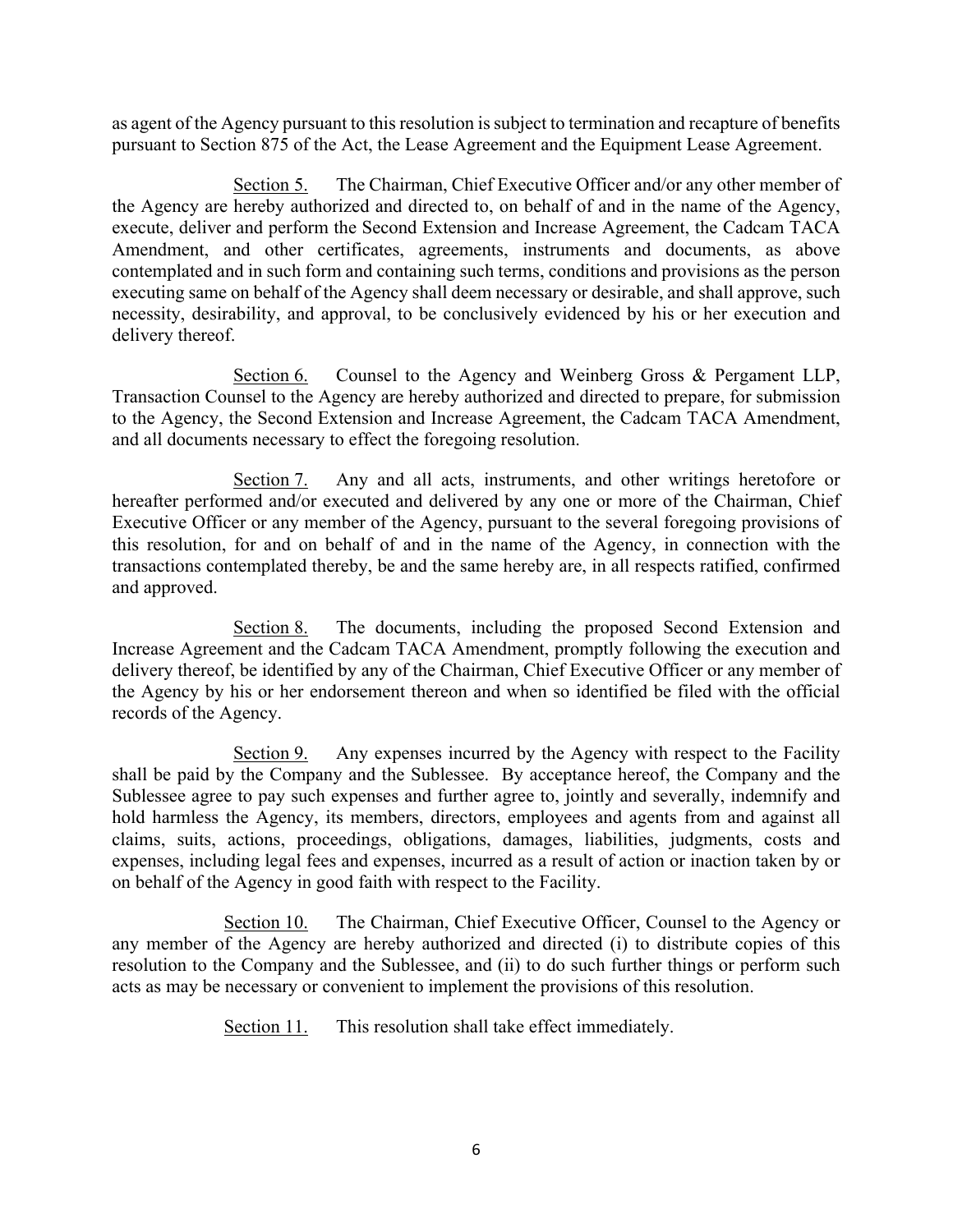| Adopted:  | June 8, 2022 |
|-----------|--------------|
| Accepted: | , 2022       |

## **WILLIAMS REALTY HOLDINGS GROUP LLC**

By:

 Name: Richard William Tully, Jr. Title: Managing Member

## **INTERSTATE MECHANICAL SERVICES INC.**

By:

 Name: Richard William Tully, Jr. Title: President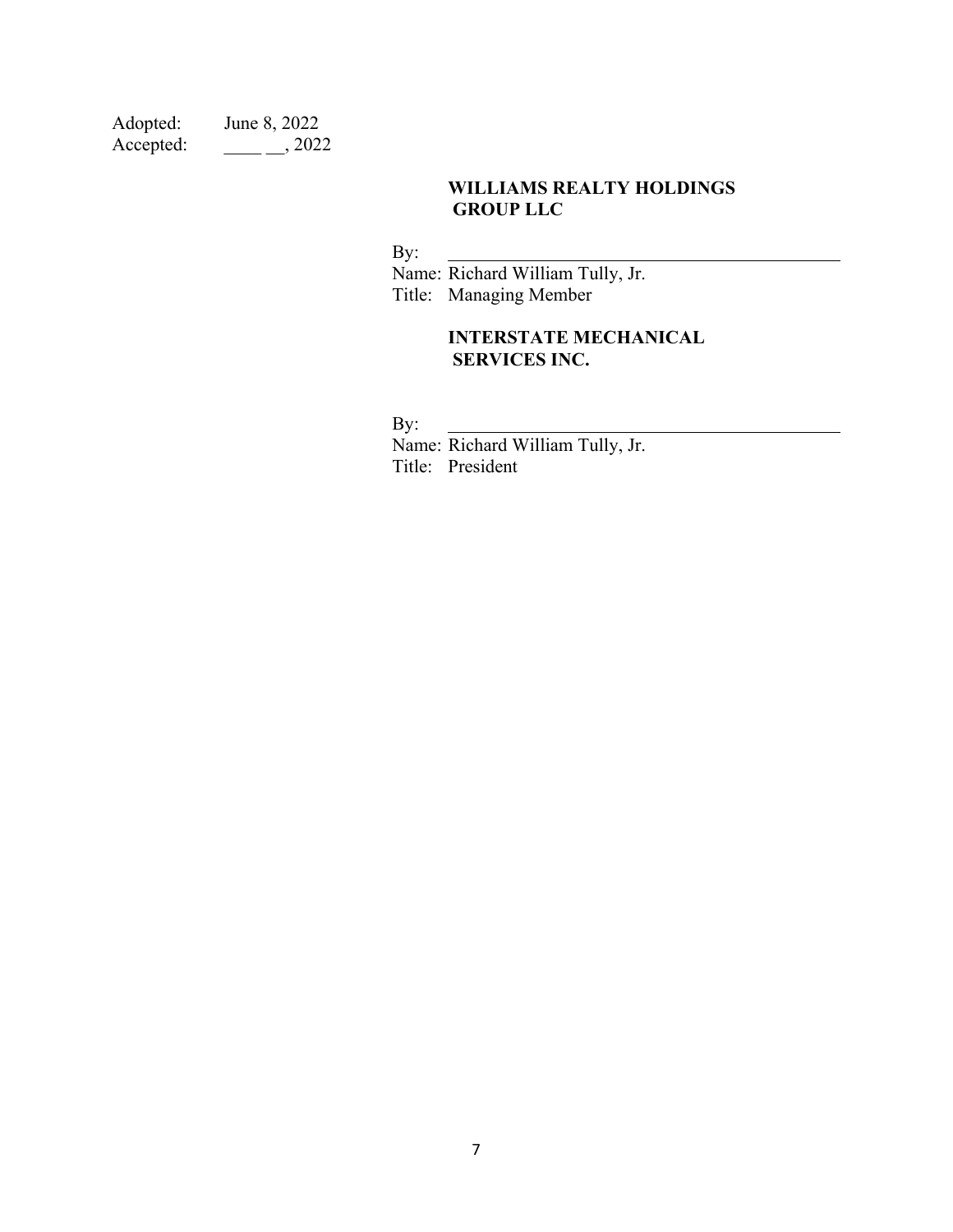RESOLUTION OF THE TOWN OF BROOKHAVEN INDUSTRIAL DEVELOPMENT AGENCY PERTAINING TO THE CONSENT TO THE SUBLEASING OF A PORTION OF THE WILLIAMS REALTY HOLDINGS GROUP LLC 2020 FACILITY AND APPROVING THE FORM, SUBSTANCE, EXECUTION AND DELIVERY OF RELATED DOCUMENTS.

WHEREAS, by Title 1 of Article 18-A of the General Municipal Law of the State of New York, as amended, and Chapter 358 of the Laws of 1970 of the State of New York, as may be amended from time to time (collectively, the "**Act**"), the Town of Brookhaven Industrial Development Agency (the "**Agency**") was created with the authority and power, among other things, to assist with the acquisition of certain industrial development projects as authorized by the Act; and

WHEREAS, the Agency previously provided its assistance: (a) to **WILLIAMS REALTY HOLDINGS GROUP LLC**, a New York limited liability company (the "**Company**") in the acquisition of an approximately 5.85 acre parcel of land located at 355 Sills Road, Yaphank, Town of Brookhaven, Suffolk County, New York (and further identified as Tax Map No. 200-739.00-02.00-002.004 and 003.000) (the "**Land**") and the approximately 58,710 square foot building and other improvements thereon (the "**Improvements**"), the renovation of the Improvements, and the acquisition and installation therein of certain equipment not part of the Equipment (as defined herein) (the "**Facility Equipment**"; together with the Land and Improvements, the "**Company Facility**"), to be initially leased by the Agency to the Company and further subleased by the Company to **INTERSTATE MECHANICAL SERVICES INC.**, a New York corporation (the "**Sublessee**"), and the further sub-sublease by the Sublessee of not more that 49% of the Company Facility to (i) **Fabrication Depot LLC** and **Interstate Storage Services LLC** (each of Fabrication Depot LLC and Interstate Storage Services LLC, a "**Sub-Sublessee**," and, collectively, the "**Sub-Sublessees**"), and (ii) with respect to approximately 6,000 square feet of office space, a future tenant or tenants yet to be determined ("**Future Tenants**"), and (b) to the Sublessee in the acquisition and installation therein of certain equipment and personal property (the "**Equipment**"), which Equipment is to be leased by the Agency to the Sublessee (the Company Facility and the Equipment are collectively referred to herein as the "**Facility**"), which Facility is to be used by the Sublessee and Sub-Sublessees for the manufacture and fabrication of mechanical systems and mechanical skids and storage of industrial equipment and by the Future Tenants for office space (the "**Project**"); and

WHEREAS, the Company is currently leasing the Land and the Improvements to the Agency, pursuant to the terms of a certain Company Lease Agreement, dated as of November 1, 2020 (the "**Company Lease**"), by and between the Company and the Agency; and

WHEREAS, the Agency is currently leasing the Company Facility to the Company, pursuant to a certain Lease and Project Agreement, dated as of November 1, 2020 (the "**Lease Agreement**"), between the Agency and the Company; and

WHEREAS, the Company is currently subleasing the Company Facility to the Sublessee, pursuant to a certain Sub–Sublease Agreement, dated November 4, 2020 (the "**Sublease**"), between the Company and the Sublessee; and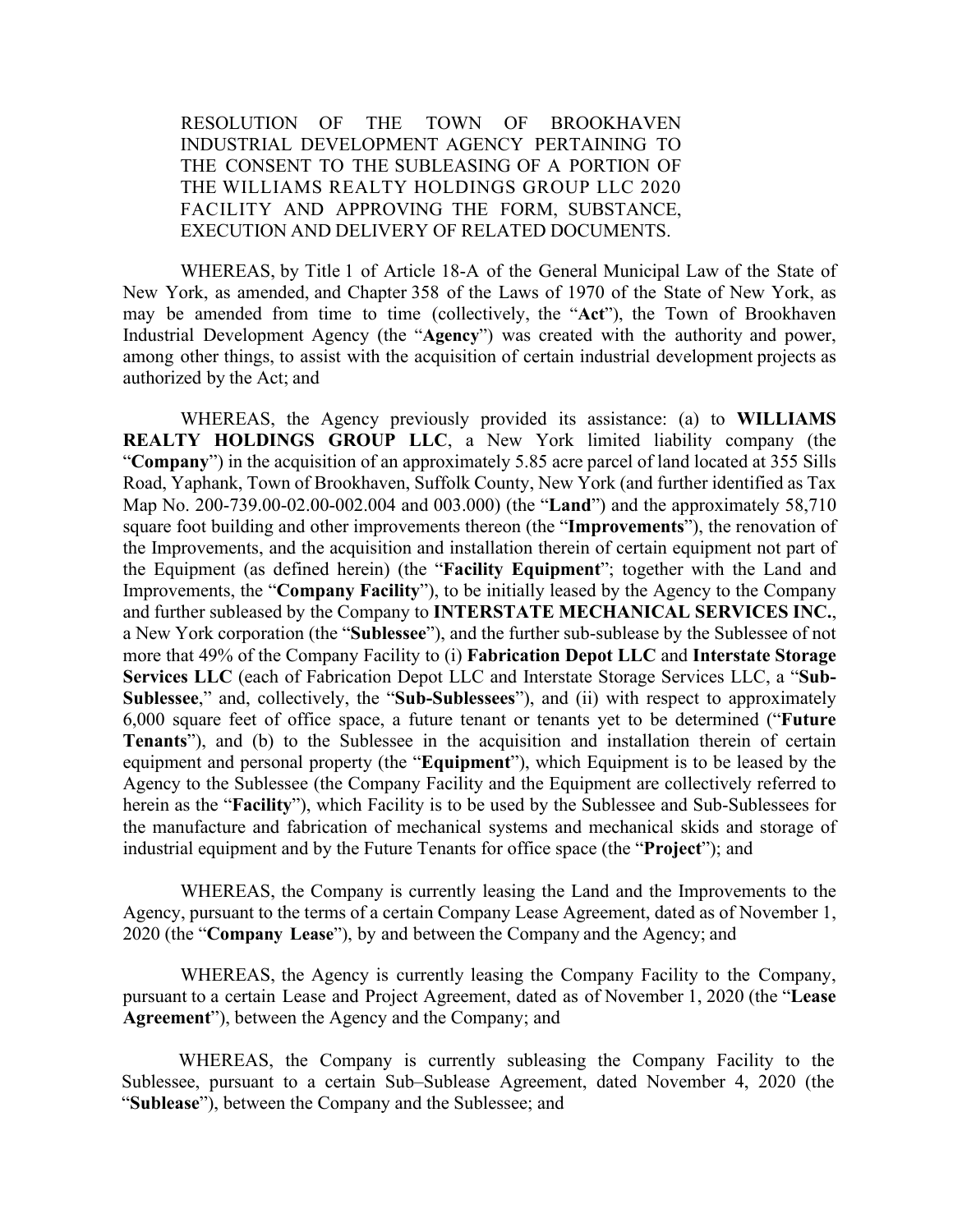WHEREAS, the Sublessee is now in negotiations to sublease a portion of the Company Facility, totaling approximately 1,032 square feet (the "**Demised Premises**"), to Cadcam Lab LLC, a New York limited liability company (the "**Tenant**"), pursuant to a certain Sublease Agreement, dated a date to be determined (the "**Tenant Lease**"), to be used by the tenant for the manufacture and fabrication of flanges, fittings, shafts, housing and other metal parts using machining processes, for a term of one year (which such proposed tenant is not a Future Tenant intended to occupy office space at the Company Facility); and

WHEREAS, pursuant to Section 9.3 of the Lease Agreement, the Facility may not be subleased, in whole or in part, without the prior written consent of the Agency; and

WHEREAS, the Company and the Sublessee has requested that the Agency consent to the subleasing by the Sublessee of a portion of the Company Facility to the Tenant; and

WHEREAS, the Agency hereby consents to the subleasing of the Demised Premises; and

WHEREAS, such consent may be manifested by the execution of this resolution and a certain Tenant Agency Compliance Agreement, dated as of May 1, 2021 or such other date as may be determined by the Chairman, Chief Executive Officer or counsel to the Agency (the "**Tenant Agency Compliance Agreement**"), by and between the Agency and the Tenant; and

WHEREAS, the Act authorizes and empowers the Agency to promote, develop, encourage and assist projects such as the Facility and to advance the job opportunities, health, general prosperity and economic welfare of the people of the State of New York;

WHEREAS, the Company and the Tenant have agreed to indemnify the Agency against certain losses, claims, expenses, damages and liabilities that may arise in connection with the transaction contemplated by the subleasing of the Demised Premises.

NOW, THEREFORE, BE IT RESOLVED by the Agency (a majority of the members thereof affirmatively concurring) as follows:

Section 1. The Agency hereby finds and determines:

(a) By virtue of the Act, the Agency has been vested with all powers necessary and convenient to carry out and effectuate the purposes and provisions of the Act and to exercise all powers granted to it under the Act; and

(b) The subleasing of the Demised Premises to the Tenant will promote and maintain the job opportunities, health, general prosperity and economic welfare of the citizens of the Town of Brookhaven and the State of New York and improve their standard of living and thereby serve the public purposes of the Act; and

(c) Based on the certification of the Tenant in the Tenant Agency Compliance Agreement, the occupancy of the Facility by the Tenant shall not result in the removal of a facility or plant of the Tenant from one area of the State to another area of the State or in the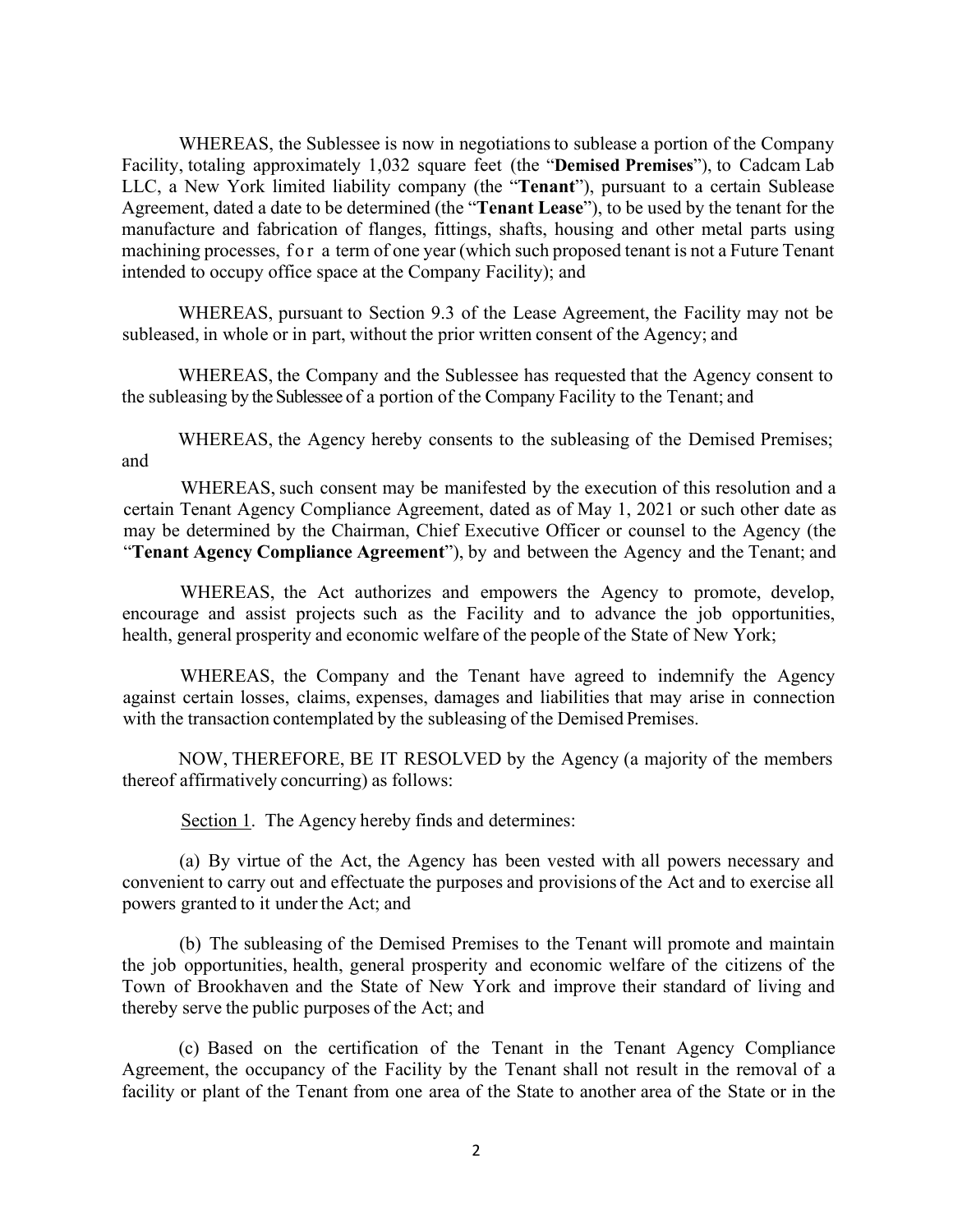abandonment of one or more plants or facilities of the Tenant located within the State; unless: (i) such occupation of the Facility is reasonably necessary to discourage the Tenant from removing such other plant or facility to a location outside the State, or (ii) such occupation of the Facility is reasonably necessary to preserve the competitive position of the Tenant in its industry; and

(d) It is desirable and in the public interest for the Agency to consent to the subleasing of a portion of the Facility and to enter into the Tenant Agency Compliance Agreement; and

(e) The Agency consents to the sublease of the Demised Premisesto the Tenant; and

(f) The execution of the Tenant Agency Compliance Agreement will satisfy the requirement of Section 9.3 of the Lease Agreement that any sublease of the Facility be consented to in writing by the Agency.

Section 2. In consequence of the foregoing, the Agency hereby determines to enter into the Tenant Agency Compliance Agreement.

#### Section 3.

(a) The Chairman, Chief Executive Officer and/or any other member of the Agency are hereby authorized and directed to, on behalf of and in the name of the Agency, execute, deliver and perform the Tenant Agency Compliance Agreement, and such other related documents as in the judgment of the Chairman Chief Executive Officer or such other member of the Agency deems necessary or appropriate, in such form and containing such terms, conditions and provisions as the person executing same on behalf of the Agency shall deem necessary or desirable to effect the transactions contemplated by this resolution, and shall approve, such necessity, desirability, and approval, to be conclusively evidenced by his or her execution and delivery thereof (the "**Agency Documents**").

(b) The Chairman, Chief Executive Officer, or any member of the Agency, are further hereby authorized, on behalf of the Agency, to designate any additional Authorized Representatives of the Agency (as defined in and pursuant to the Lease Agreement).

Section 4. The officers, employees and agents of the Agency are hereby authorized and directed for and in the name and on behalf of the Agency to do all acts and things required or provided for by the provisions of the Agency Documents, and to execute and deliver all such additional certificates, instruments and documents, pay all such fees, charges and expenses and to do all such further acts and things as may be necessary or, in the opinion of the officer, employee or agent acting, desirable and proper to effect the purposes of the foregoing resolution and to cause compliance by the Agency with all of the terms, covenants and provisions of the Agency Documents binding upon the Agency.

Section 5. This resolution shall take effect immediately, and, unless sooner rescinded or amended, shall be deemed rescinded at the expiration of six (6) months after the date of the adoption of this resolution if the Tenant Agency Compliance Agreement contemplated hereunder has not been executed and delivered by the Agency and the Tenant prior to such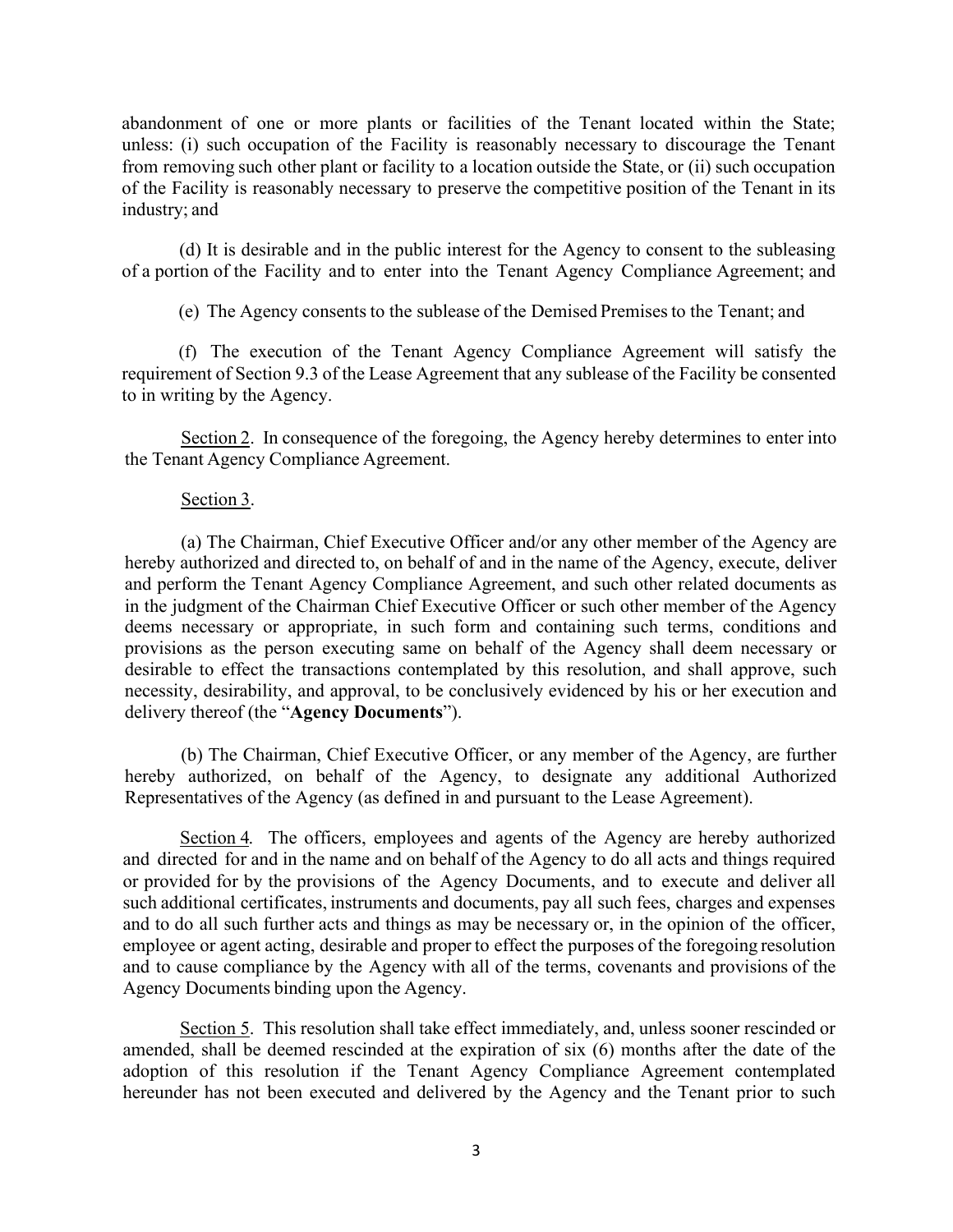expiration, subject to extension at the discretion of the Agency upon the written request of the Company or the Sublessee.

**Adopted:** April 21, 2021

**Accepted:** April \_\_, 2021

### **WILLIAMS REALTY HOLDINGS GROUP LLC**

By: 

, Member

#### **INTERSTATE MECHANICAL SERVICES INC.**

<u> 1980 - Johann Barn, fransk politik fotograf (d. 1980)</u>

By:

, President

### **CADCAM LAB LLC**

By:

<u> 1980 - Johann Stoff, fransk politik (d. 1980)</u> Denis Milichnikov, President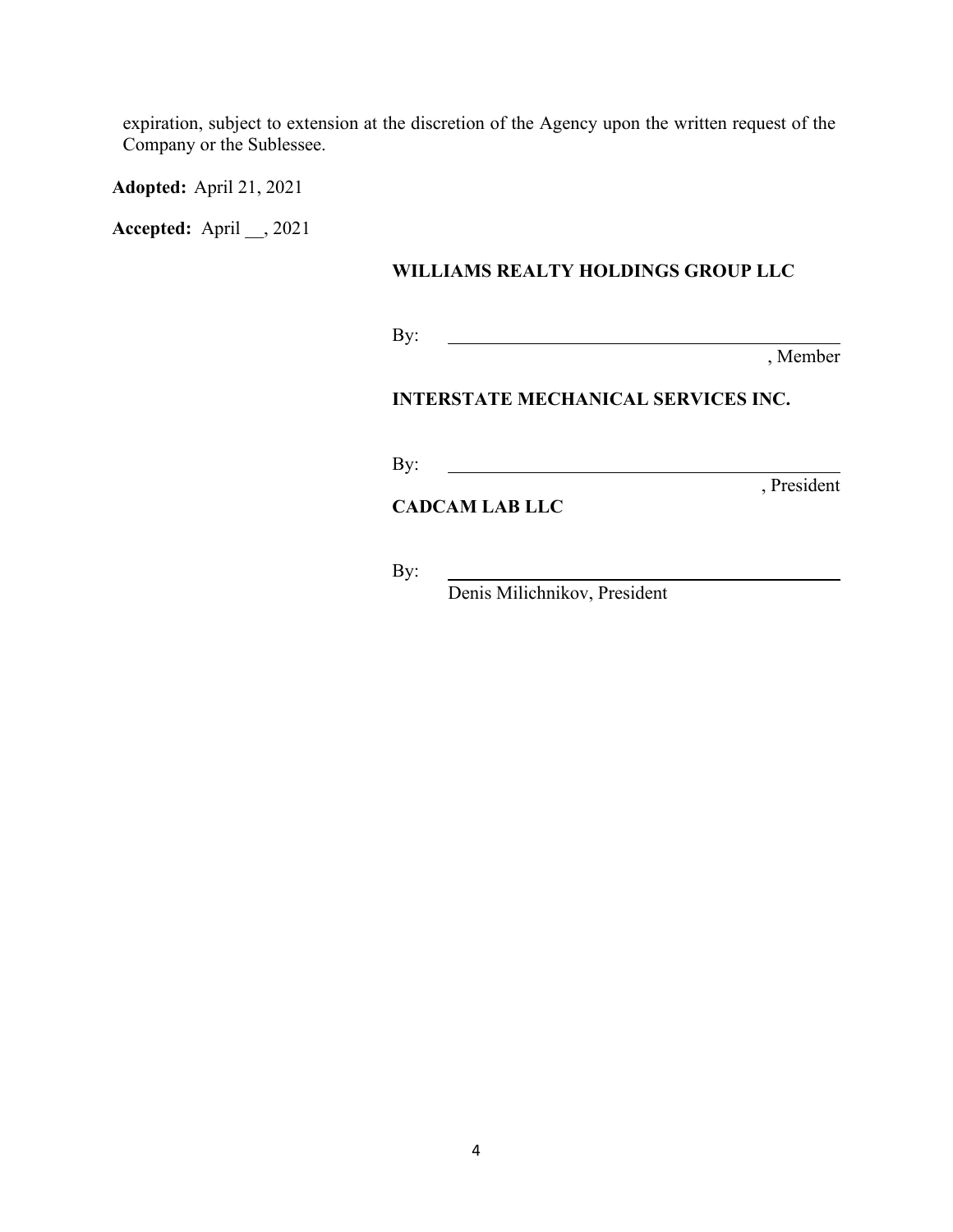RESOLUTION OF THE TOWN OF BROOKHAVEN INDUSTRIAL DEVELOPMENT AGENCY AMENDING THE AGENCY'S AUTHORIZING RESOLUTION PERTAINING TO THE FACILITY FOR **WILLIAMS REALTY HOLDINGS GROUP LLC** AND/OR **INTERSTATE MECHANICAL SERVICES INC.** AND/OR **FABRICATION DEPOT LLC** AND/OR **INTERSTATE STORAGE SERVICES LLC** AND/OR ANY OF THE PRINCIPALS OF **WILLIAMS REALTY HOLDINGS GROUP LLC** AND/OR **INTERSTATE MECHANICAL SERVICES INC.** AND/OR **FABRICATION DEPOT LLC** AND/OR **INTERSTATE STORAGE SERVICES LLC** AND/OR OTHER ENTITIES FORMED OR TO BE FORMED ON BEHALF OF ANY OF THE FOREGOING.

WHEREAS, the Town of Brookhaven Industrial Development Agency (the "**Agency**") was created by Article 18-A of the General Municipal Law of the State of New York, as amended, and Chapter 358 of the Laws of 1970 of the State of New York (collectively, the "**Act**"), with the authority and power to, among other things, acquire, construct, renovate and equip a project, provide financial assistance, and mortgage, lease, grant options with respect to and dispose of property; and

WHEREAS, **WILLIAMS REALTY HOLDINGS GROUP LLC**, a New York limited liability company, on behalf of itself and/or the principals of **WILLIAMS REALTY HOLDINGS GROUP LLC** and/or an entity formed or to be formed on behalf of any of the foregoing (the "**Company**"), and **INTERSTATE MECHANICAL SERVICES INC.**, a New York corporation, **FABRICATION DEPOT LLC**, a New Jersey limited liability company authorized or to become authorized to conduct business in the State of New York, and **INTERSTATE STORAGE SERVICES LLC**, a New York limited liability company, on behalf of themselves, any of them, and/or the principals of any of **INTERSTATE MECHANICAL SERVICES INC.** and/or **FABRICATION DEPOT LLC** and/or **INTERSTATE STORAGE SERVICES LLC,** and/or an entity formed or to be formed on behalf of any of the foregoing (collectively, the "**Affiliates**"), have applied to the Agency for assistance in connection with (a) the acquisition of an approximately 5.85 acre parcel of land located at 355 Sills Road, Yaphank, Town of Brookhaven, Suffolk County, New York (and further identified as Tax Map No. 200-739.00-02.00-002.004 and 003.000) (the "**Land**") and the approximately 58,710 square foot building and other improvements thereon (the"**Improvements**"), the renovation of the Improvements, and the acquisition and installation therein of certain equipment not part of the Equipment (as defined herein) (the "**Facility Equipment**"; together with the Land and Improvements, the "**Company Facility**"), to be initially leased by the Agency to the Company and further subleased by the Company to the Affiliates to be used by the Affiliates for the manufacture and fabrication of mechanical systems and mechanical skids and storage of industrial equipment, and office space in connection therewith, and for the further sublease of approximately 6,000 square feet of office space by one or more Affiliates to a future tenant or tenants yet to be ("**Future Tenants**"), and (b) the acquisition and installation therein of certain equipment and personal property (the "**Equipment**"), which Equipment is to be leased by the Agency to one or more of the Affiliates (the Company Facility and the Equipment are collectively referred to herein as the "**Facility**"),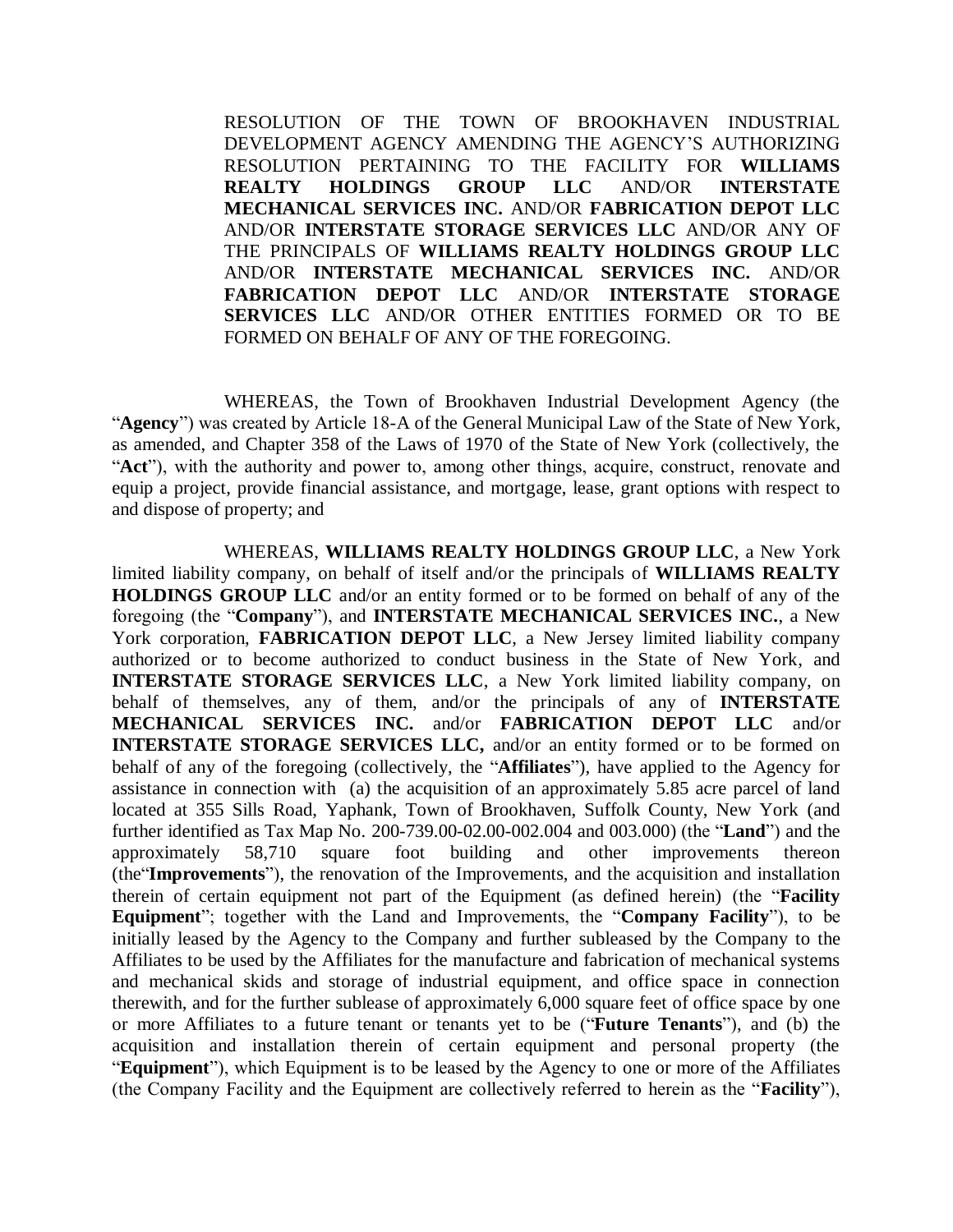which Facility is to be used by the Affiliates for the manufacture and fabrication of mechanical systems and mechanical skids and storage of industrial equipment and by the Future Tenants for office space (the "**Project**"); and

WHEREAS, the Act authorizes and empowers the Agency to acquire, renovate, construct, equip, promote, develop, encourage and assist projects such as the Facility and to advance the job opportunities, health, general property and economic welfare of the people of the State of New York; and

WHEREAS, a public hearing (the "**Hearing**") was held on August 19, 2020, so that all persons with views in favor of, or opposed to, either the financial assistance contemplated by the Agency or the location or nature of the Facility, could be heard; and

WHEREAS, notice of the Hearing was given more than ten days prior thereto, such notice (together with proof of publication) having been filed with the records of this Agency; and

WHEREAS, the minutes of the Hearing having been filed with the records of this Agency; and

WHEREAS, the Agency, after due consideration of, among other things, the application of the Company and the Affiliates and the representations by the Company and the Affiliates that the proposed transfer of real estate is either an inducement to the Company and the Affiliates to maintain or expand the Facility in the Town of Brookhaven or is necessary to maintain the competitive position of the Company Affiliates in their industry, by resolution duly adopted on August 19, 2020 (the "**Authorizing Resolution**"), authorized the acquisition, renovation and equipping of the Facility, the execution and delivery of the Agency Documents (as defined therein), determined that the action relating to the acquisition, renovation, equipping and operation of the Facility is an "Unlisted" action, as that term is defined under SEQRA), and will not have a "significant effect" on the environment and an environmental impact statement will not be required, granted certain economic benefits to the Company the Affiliates; and

WHEREAS, Counsel for the Company and the Affiliates advised the Agency on October 7, 2020, that, in connection with the financing of the Facility, (a) the Company will lease the Company Facility to Interstate Mechanical Services Inc. (the "**Sublessee**"), and that the Sublessee will sub-sublease not more that 49% of the Company Facility to (i) Fabrication Depot LLC and Interstate Storage Services LLC (each of Fabrication Depot LLC and Interstate Storage Services LLC, a "**Sub-Sublessee**," and, collectively, the "**Sub-Sublessees**") and, (ii) with respect to approximately 6,000 square feet of office space of the sub-subleased space, Future Tenants, and (b) the Agency will lease the Equipment to the Sublessee (the "**Revised Lease Structure**").

WHEREAS, the Agency contemplates it will acquire a leasehold interest in the Land and Improvements under a certain Company Lease Agreement, dated as of September 1, 2020 or such other date as the Chairman, the Chief Executive Officer of the Agency or counsel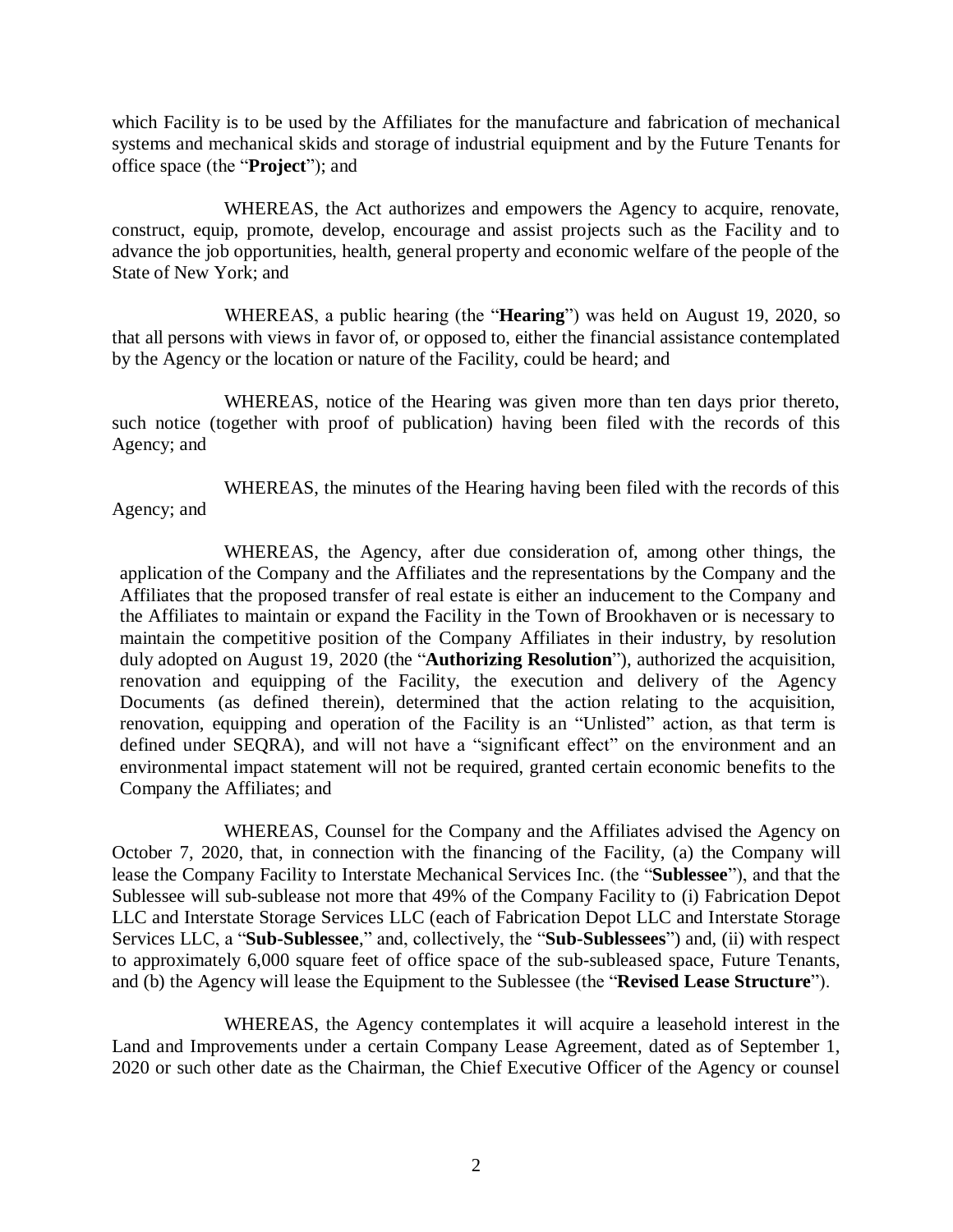to the Agency shall agree (the "**Company Lease**"), by and between the Company and the Agency, and

WHEREAS, the Agency contemplates that it will lease and sublease the Company Facility to the Company under a certain Lease and Project Agreement, dated as of September 1, 2020 or such other date as the Chairman, the Chief Executive Officer of the Agency or counsel to the Agency shall agree (the "**Lease Agreement**"), by and between the Agency and the Company; and

WHEREAS, the Agency contemplates it will acquire title to the Equipment pursuant to a certain Bill of Sale (the "**Bill of Sale**"), from the Sublessee to the Agency; and

WHERAS, the Agency contemplates the Agency will lease the Equipment to the Sublessee under a certain Equipment Lease and Project Agreement, dated as of September 1, 2020 or such other date as the Chairman, the Chief Executive Officer of the Agency or counsel to the Agency shall agree (the "**Equipment Lease Agreement**"), by and between the Agency and the Sublessee; and

WHEREAS, the Company will sub-sublease the Company Facility to the Sublessee under a certain sublease (the "**Sublease**"), by and between the Company and the Sublessee, and the Sublessee will further sublease not more than 49% of the Company Facility to the Sub-Sublessees and, with respect to approximately 6,000 of office space, Future Tenants; and

WHEREAS, the Agency contemplates the Agency, the Company, the Sublessee and the Sub-Sublessees and others will enter into a certain Agency Compliance Agreement (the "**Agency Compliance Agreement**") in order to provide assurances to the Agency with respect to the Company's, the Sublessee's and the Sub-Sublessees' obligations to the Agency; and

WHEREAS, the Agency has given due consideration to the application, as amended, of the Company, the Sublessee and the Sub-Sublessees and to the representations by the Company, the Sublessee and the Sub-Sublessees that the proposed transfer of real estate is either an inducement to the Company, the Sublessee and the Sub-Sublessees to maintain or expand the Facility in the Town of Brookhaven or is necessary to maintain the competitive positions of the Company, Sublessee and the Sub-Sublessees in their respective industries.

NOW, THEREFORE, BE IT RESOLVED by the Town of Brookhaven Industrial Development Agency (a majority of the members thereof affirmatively concurring) that:

Section 1. The Agency hereby approves of the Revised Lease Structure.

Section 2. The Agency hereby ratifies and confirms all terms contemplated by the Authorizing Resolution, including the economic benefits as stated therein, as amended by this Amended Authorizing Resolution.

Section 3. This amended resolution shall take effect immediately.